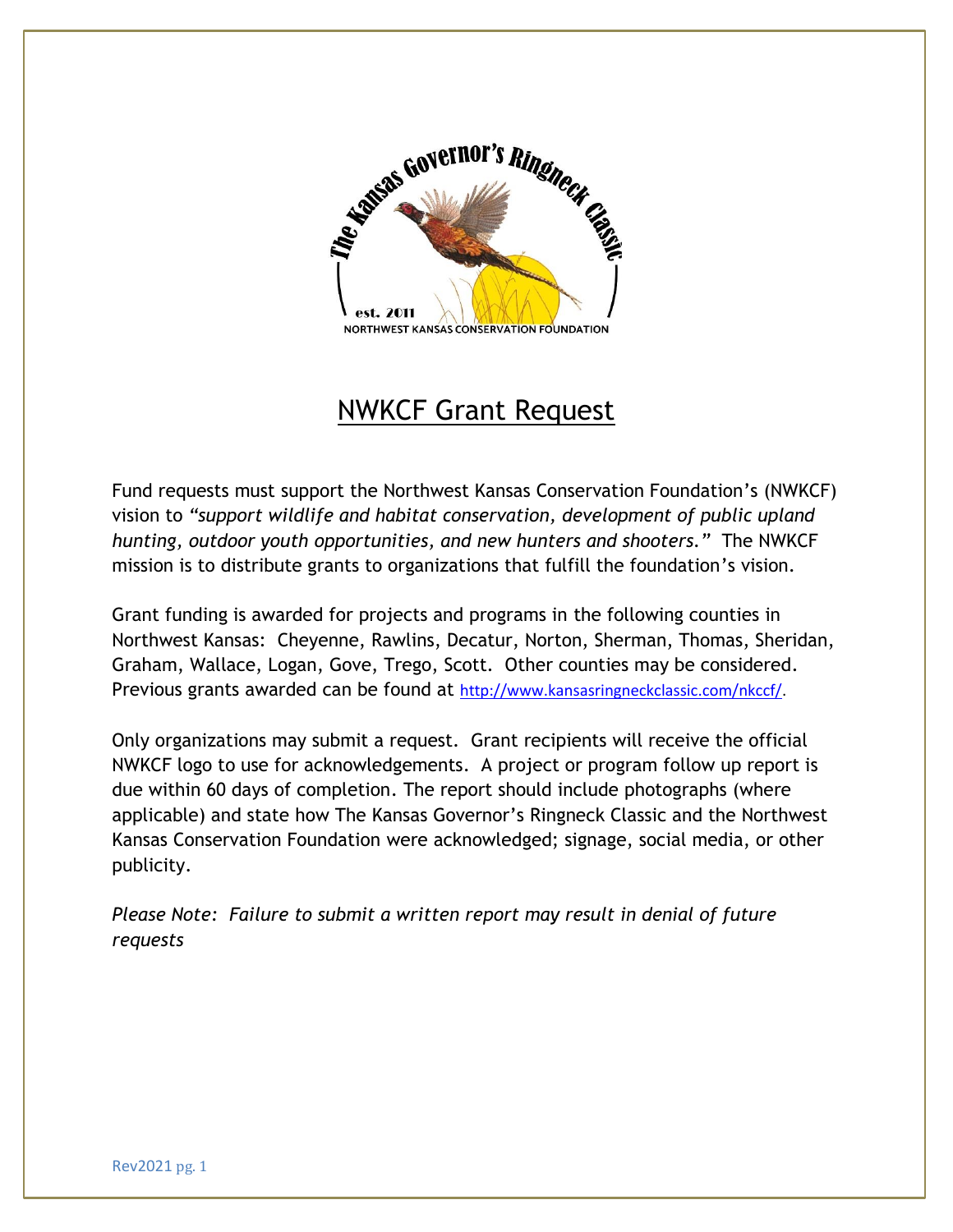| Superior Governor's Ringheet City<br>$\log$ est. 2011<br><b>NORTHWEST KANSAS CONSERVATION FOUNDATION</b><br><b>NWKCF Grant Application</b> |                                 |  |
|--------------------------------------------------------------------------------------------------------------------------------------------|---------------------------------|--|
|                                                                                                                                            |                                 |  |
|                                                                                                                                            |                                 |  |
|                                                                                                                                            |                                 |  |
|                                                                                                                                            |                                 |  |
| Project / Program Name:                                                                                                                    |                                 |  |
|                                                                                                                                            |                                 |  |
| Project/Program Funding<br>Total Budget (please attach): ________________                                                                  | Dollars Requested: ____________ |  |
| Anticipated Completion Date: ______________                                                                                                |                                 |  |
| List any other funding sources.                                                                                                            |                                 |  |
| Give a detailed description of the project or program.                                                                                     |                                 |  |